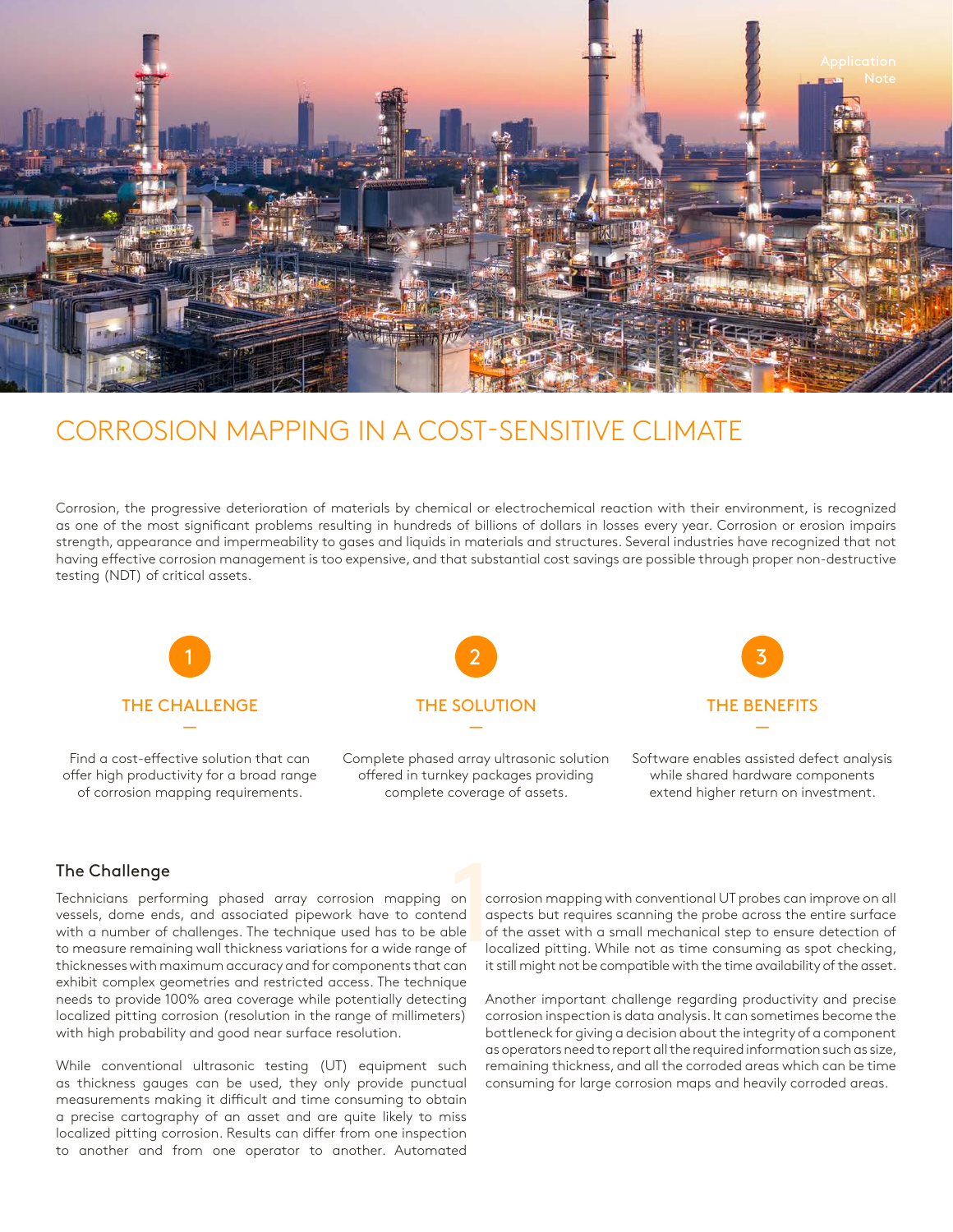

The Solution<br>
Phased array UT (PAUT) extends on the regular spot measurement<br>
of the single crystal method by using an array of N ultrasonic or c<br>
transducers (or elements). Through electronic scanning of these<br>
elements, Phased array UT (PAUT) extends on the regular spot measurement of the single crystal method by using an array of N ultrasonic transducers (or elements). Through electronic scanning of these elements, a wider scan area (close to the probe total aperture) can be acquired as opposed to the standard single element. When the probe is swept, a strip of measurements is created. With minimal overlap, far less raster sweeps of the probe is required to cover the same area to that of a single crystal probe providing scanning speeds of up to 10 times faster with 100 % coverage. PAUT also provides the ability to generate focused beams. This improves the lateral resolution thus the detection of isolated pitting. Beam steering and focusing can also provide better differentiation

between pitting and less dangerous indications such as inclusions or delamination.

Eddyfi Technologies offers a complete solution with advanced phased array instruments, a range of automated and manual scanners, a full range of probes and wedges, and advanced analysis software.

### Instruments



#### Gekko®

The Gekko comes with conventional UT, time-of-flight-diffraction (TOFD), and all beam-forming phased array UT techniques for single-beam and multi-group inspection, plus its 3-encoded axis capabilities make the Gekko ready for any challenging inspection.



# Mantis™

Designed for corrosion mapping, the Mantis is a light and economical version of Gekko using the same technologies and software interface, Capture™.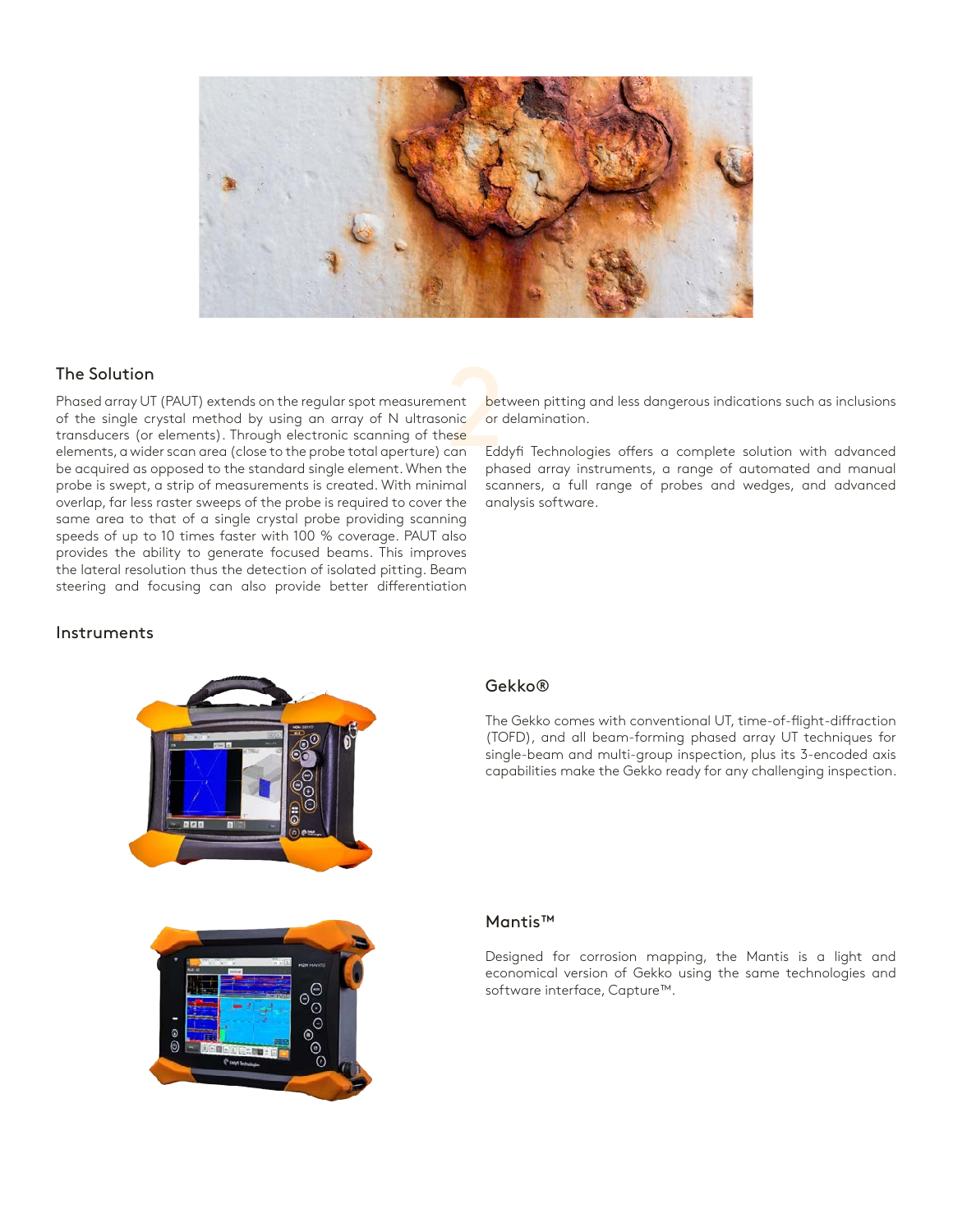#### Instruments



# RMS PA

The automated, robust, field-proven RMA PA robotic scanner has been successfully deployed on various assets such as storage tanks, pressure vessels, pipelines, and other critical infrastructure. It is ideal for extensive area inspections, difficult-to-reach assets, or surfaces at an elevated temperature.

- Remote access up to 50 meters (160 feet)
- Detachable R-Scan Array
- Range of four scanning heads to suit various applications



# LYNCS™

A modular scanner with interchangeable bar lengths to suit inspection requirements, LYNCS is a truly versatile scanner. With onboard scan controls, it is ideal for corrosion mapping of pipes from 100 millimeters (4 inches) in diameter up to flat plate. Due to its lightweight and ease of use, the scanner is perfect for rope access inspections.

- Easily switch from corrosion mapping to weld inspection
- Low profile for tightly spaced pipe racks (110 mm/4.3 in)
- Magnetic wheel with brakes to stop slippage



# R-Scan Array

The handheld R-Scan Array scanner allows semi-automated corrosion mapping with onboard data collection capabilities. The scanner is the perfect solution for the inspection of complex geometry components including curved surfaces, flat plate, pipelines, and restricted access areas.

- Onboard control buttons to pause scan and stitch data sets
- One-handed control options and scanning handle
- The perfect complement to LYNCS for maximized coverage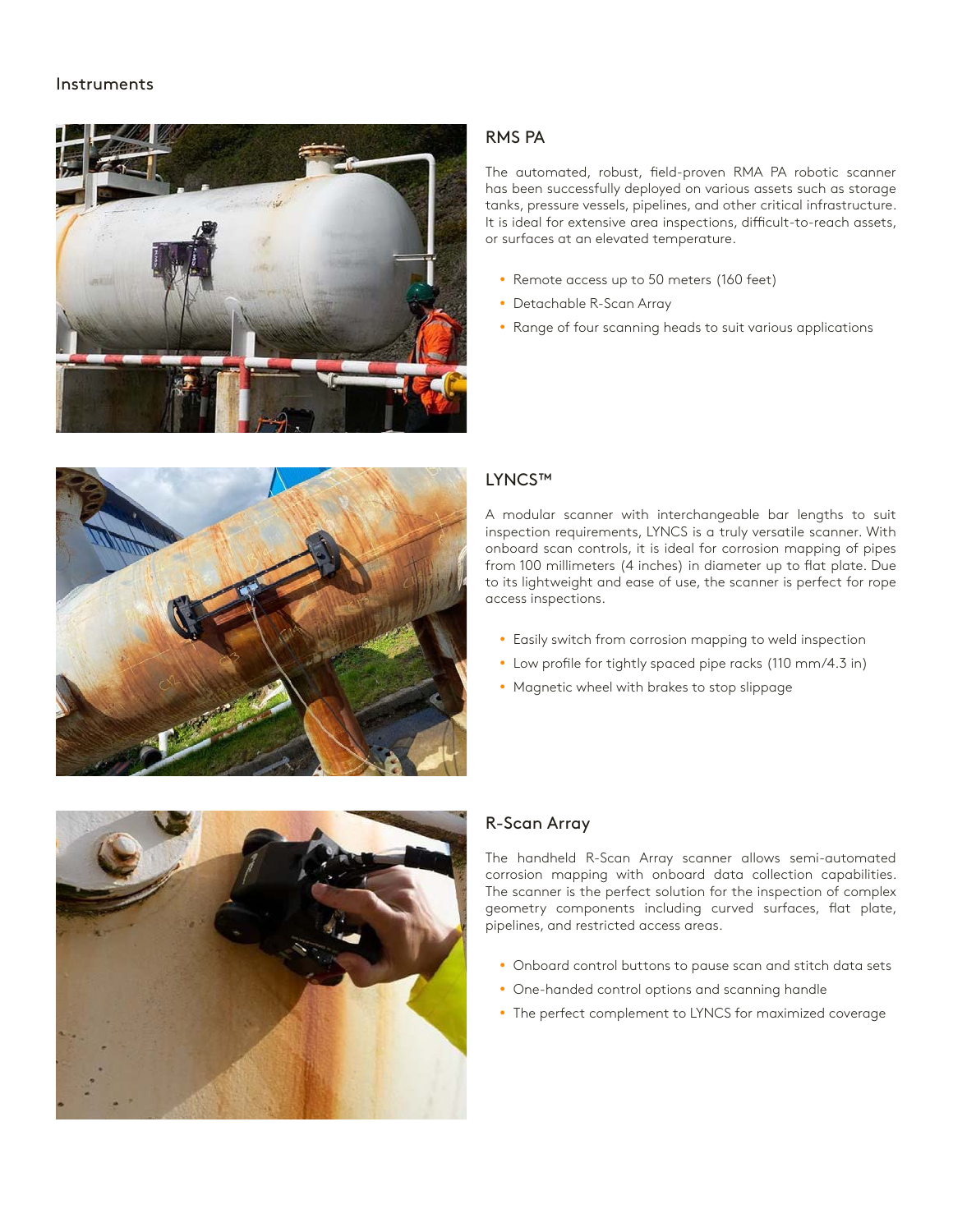#### **Scanners**



#### Water box

The phased array configuration utilizes a water box that eliminates the need for a wedge, thus providing the benefits of improved signal consistency, accuracy, and limited dead zone. This concept offers enhanced surface conformity and improved coupling.

- Dual air release to remove unwanted signal disturbance
- Utilized in all Eddyfi Technologies corrosion mapping scanners
- Quick-release probe mechanism

Other probes and wedges, such as dual linear arrays and high-temperature wedges are available for all kind of corrosion mapping applications.

# Software



#### Single Crystal

# Capture™

Capture software has all the necessary features - delay laws for any type of probe, synchronized gates/time corrected gain (TCG), floating gates, cursors, views, data stitching, advanced indication banners and reporting - to perform corrosion mapping inspection with or without paint or coatings. Capture also provides an autosizing feature that automatically detects all corroded areas corresponding to criteria defined by the operator, e.g., remaining thickness threshold, and creates a fully customizable table of indications within seconds for large corrosion maps.

In addition to standard PAUT, the Mantis and Gekko can perform total focusing method (TFM) when corrosion mapping to further

elevate the quality of the reported indications by synthetically focusing all points under the array of the probe. One benefit of TFM for corrosion mapping is the presentation of the defect shape. For example, a dome-end like corrosion area on the far side of an inspection sample can have reflectors at an incident angle greater than 45 degrees. For the single crystal approach, the sound would not reflect to the probe location and so the roll-off of the defect would show severely reduced amplitude. With an array probe and with the TFM approach, the width of the probe would allow the further elements detecting the 45-degree reflections, resulting in a holistic representation of the corrosion profile.